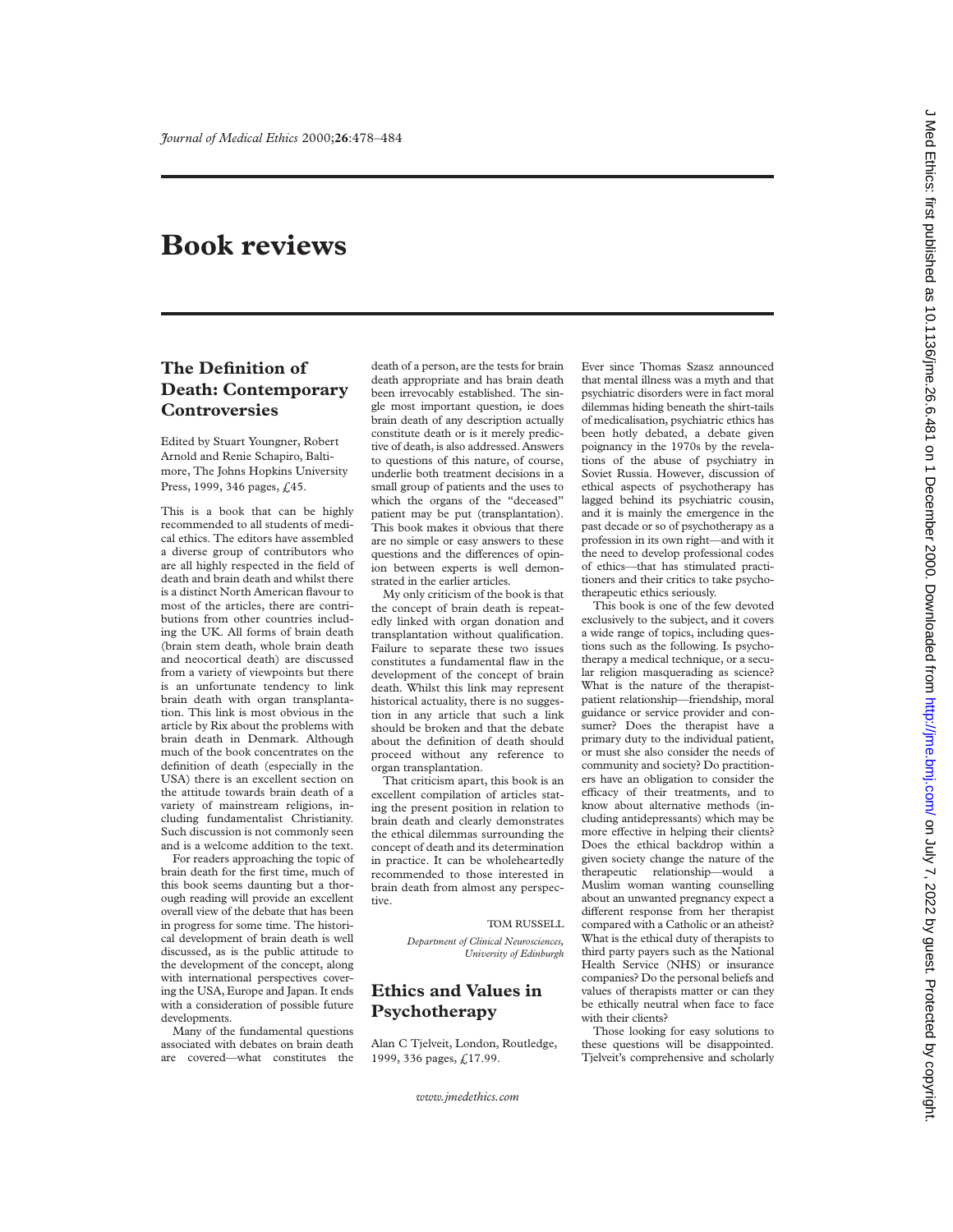volume, much influenced by Taylor's "Ethicist Authenticity", does not provide answers, but, in the true Socratic tradition, offers a thoroughgoing exposition of the different viewpoints and arguments that need to be considered. For example, in his section on therapist values systems and how they may influence therapy, he lists, (in alphabetical order) and gives a short account of, 14 different ethical viewpoints, ranging from casuistry, feminist ethics, through narrative ethics to rationalism, religious perspectives and romanticism. Similarly, in his discussion of ethical pluralism he gives four (he is fond of lists) possible responses, including ethical neutralism (which is what most NHS therapists would probably aspire to) at one end of the spectrum, and a declared ethical stance (for example saying to the client: "this is what I consider to be the characterists of a good life") at the other.

Despite, or perhaps because of its attempts at comprehensiveness, (and there are some strange omissions from the discussion, most notably the recovered memory debate) this is not an easy book for the practical clinician. There is very little case material, and what there is tends to be rather simplistic. The author is excellent at describing others' theories, but rather reticent when it comes to his own views—in this respect, if no other, like a good therapist. There are occasional lapses: surely Socrates's famous statement that the unexamined life is not worth living cannot simply be transposed into the positive that the examined life *is* worth living (page 284). Many a tortured obsessional would disagree—again the author reveals his clinical naiveté. In the end this is a book more for the philosopher than the psychotherapist, although those running courses on psychotherapeutic ethics may find it a useful sourcebook.

> **JEREMY HOLMES** *North Devon District Hospital, Barnstaple, Devon*

### **The Troubled Helix: Social and Psychological Implications of the New Human Genetics**

Edited by Theresa Marteau and Martin Richards, Cambridge, UK, Cambridge University Press, 1999, 359 pages, £18.95/US\$29.95 (pb).

This excellent compilation of essays covers a broad range of genetic topics and is a must for anyone interested in the ethical, social, legal, and historical perspectives of human genetics. This is not a new edition but a paperback version of the 1996 edition. The book begins with a section on "the voices of family members whose lives have been deeply touched by genetic disease". There are ten very moving accounts of individuals' experiences of a range of different genetic conditions and of genetic testing. These accounts will convince anyone that the issues involved when considering genetic testing are complex; they show clearly why such testing is different from many other medical tests.

In the second section, on the clinical context, there are some very thorough reviews of the literature on research into the theories of genetic counselling and on interpretations of risk. This highlights how little we really know about how decisions are reached in particular areas, such as family planning, prenatal diagnosis and predictive testing in the context of genetic conditions, and also the difficulties of research aimed at improving how we communicate.

The psychosocial aspects of carrier testing and of prenatal diagnosis are considered and the pros and cons of genetic testing of children are discussed in detail, with each of the arguments laid out in a balanced way.

The book's third section considers the social context of the new human genetics.

There is a chapter summarising the legal aspects, for example, the law regarding genetic information and privacy (does genetic information belong to an individual or to the whole family?), a very interesting chapter summarising the eugenic movement, and two equally interesting chapters which consider the public understanding of genetics. The latter demonstrate how the popular perceptions of kinship can be very different from those of geneticists.

At a time when most textbooks on genetics rapidly become out of date, this book has aged very well. The authors admit they have changed very little text for the paperback edition and that most is the original 1996 version. Although there have of course been major developments in the field of genetics in this time, there have been very few fundamental changes to the clinical practice of genetics and the arguments surrounding the implications remain as valid today as they were in 1996. The book is highly recommended for both general readers and specialists.

ANNEKE LUCASSEN *Consultant in Clinical Genetics and Honorary Senior Lecturer, University of Oxford and Imperial Cancer Research Fund*

# **General Practice and Ethics: Uncertainty and Responsibility**

Edited by Christopher Dowrick and Lucy Frith, London, Routledge, 1999, 196 pages, £14.99.

This book approaches its subject in two parts. Part I considers themes and principles relating to ethical decision making in general practice. The themes are those of uncertainty, responsibility (the problems of divided responsibility between the individual patient and the wider community), evidence-based medicine, patientcentredness and postmodernity. The "four principles" approach to ethics is discussed and ethico-legal problems are considered. Part II intends to relate these themes to four topics: prescribing, depression, advance directives and research in general practice. Except in the first chapter of Part II, on prescribing, by Colin Bradley, there is in fact little relationship between the principles and themes of the first part of the book and the consideration of topics in the second. However, the book does not claim to present a coherent approach to the subject but to be a series of discrete essays by different authors on related themes.

Some unifying themes emerge in part I of the book. Those of the subtitle are explored mainly by Christopher Dowling in the initial chapter and he has an interesting analysis of the kinds of strategies general practitioners<br>(GPs) adopt—consciously and adopt—consciously and<br>
iously—to minimise the subconsciously—to minimise stress dealing with uncertainty might cause. One strategy is that of shifting responsibility for decision making onto the patient under the guise of<br>"patient-centredness". However, "patient-centredness". being patient-centred does not mean giving out antibiotics over the phone to a patient who asks for them for a sore throat, as Dowling suggests. That seems to me more like consumerism. I don't know how helpful most GPs will find Dowling's suggested methods for resolving the problems created by uncertainty: using probability theory, decision analysis, and the "weighted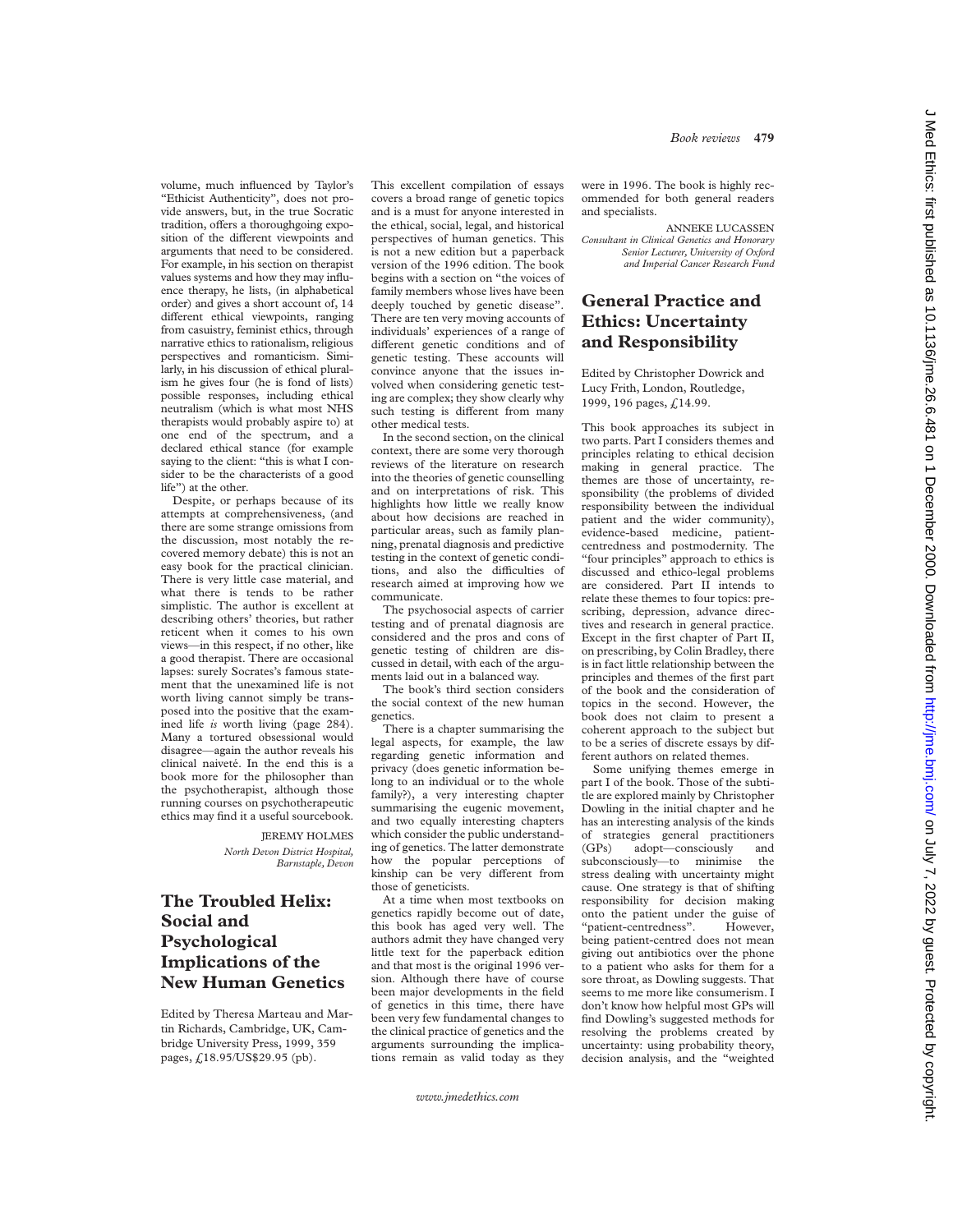ing. This book will not, therefore, appeal to non-GPs in primary care, but it will certainly be of use to GPs and I would recommend practice libraries to buy a copy. It is of most use at the postgraduate level, for trainers and registrars, and may be helpful in forming the focus for tutorials on the subjects raised.

JANE MACNAUGHTON *Director, Centre for Arts and Humanities in Health and Medicine, University of Durham*

### **Biology and the Foundation of Ethics**

Edited by Jane Maienschein and Michael Ruse, Cambridge, Cambridge University Press, 1999, 336 pages, £45.00, US\$64.95 (hc); £15.95, US\$19.95 (sc).

Is evolutionary ethics going to be to the new millennium what virtue ethics has been to the eighties and early nineties? If the rash of books on the subject is anything to go by, the answer has to be "yes". This is not, however, to claim that the subject is novel. Although many point to Edward Wilson's work in the seventies as heralding the dawn of a new focus in ethics, the claim that ethics can be grounded in our biological nature was fully explored by Aristotle and, as contributors to this collection attest, by many other philosophers and biologists in the intervening period.

Despite the back-cover promise that "the book asks, for example, whether humans are innately selfish and whether there are particular facets of human nature that bear directly on social practices" the enquiring reader will be disappointed if she expects a thorough discussion of these interesting areas. The majority of the volume's articles are concerned with detailing historical attempts to root the phenomena of morality, apparently peculiar to humans, in alleged facts about human nature, with only the final two—"The case against evolutionary ethics" and "Biology and value theory"—fully participating in the contemporary debate. From the collection, three papers in particular raise issues that may be of interest to readers of this journal.

In his chapter, "The moral status of animals", Michael Bradie introduces, at the conclusion of his largely exegetical treatment of the discussions prevalent among eighteenth century philosophers, the "thorny issue" of the treatment of animals. Appealing to a version of the "slippery slope" argument, he declares that our inability to appeal to either "cognitive considerations  $\ldots$  or to the capacity to suffer  $\ldots$ to mark a sharp distinction between humans and the brutes" means that if animal experimentation is permissible, then experimentation on human fetuses and suitably defective humans should be similarly permissible. This conclusion finds further support in the work of Richards (discussed by Woolcock in "The case against evolutionary ethics") who argues, by appeal to an essentialist account of human nature, that those who lack certain features are not human beings "in the full sense".

The debate in Woolcock's paper concerns whether theorists who maintain that an evolutionary ethics can support an "altruism guarantee"—ie the commonly held intuition that humans are altruistic by nature—are justified in their claims. Woolcock's conclusion is that the theories discussed fail in their attempts, and that as a result normative ethics remains largely unaffected by evolutionary biology. Interestingly he does not argue from the perspective that morality appeals to some objective truth. Instead he claims that morality gains the illusion of objectivity "because, as rational agents, we rapidly learn that only certain kinds of reasons are acceptable when offered publicly as justifications for our actions". At most, he says, our moral point of view is genetically inherited insofar as we are inherently disposed to sociability. On this view, then, arguments about the morality of a particular course of action are, despite the illusion, nothing more than will-power contests: the winner is the one who persuades enough others to accept his or her point of view. That rampant egoism does not exist has, on Woolcock's view, nothing to do with innate altruism and everything to do with our capacity to reason: if you can't beat them, join them.

Paul and Falk's paper, "Scientific responsibility and political context", is an excellent discussion of the moral status of the scientists engaged in "normal research" activities in Germany under the Third Reich. As well as discussing the morality of individual cases, the paper raises pertinent questions about the moral responsibilities with which scientists are (often unwit-

average principle". The approach of sensible clinical judgment, exemplified in the resolution of his clinical example, seems to me to be simpler and safer.

The theme of patient-centredness is taken up again in chapter five, but I would have expected in this book to have had more discussion of other ways of seeing the doctor-patient relationship and specifically for there to have been more questioning of the current orthodoxy of patientcentredness. There may have been a shift away from an old kind of paternalism but the suggestion that it is possible for a doctor to achieve "whole person" understanding is also paternalistic.

The best two chapters of the book are an intelligent and balanced critique of evidence-based medicine by Lucy Frith and an account of ethicolegal dilemmas in general practice by Len Doyal. Doyal considers the specific problems of applying the principles of respect for autonomy and confidentiality within the context of general practice and these problems are given a detailed exposition here. This chapter, along with that by Lucy Frith, would form a good basis for general practitioner trainer-registrar tutorials on these subjects.

Doyal's chapter is an exception to one problem with much of the book: that there is not sufficient emphasis on what is distinctive for GPs about the problems discussed. This is particularly so in the chapters on confidentiality and postmodernity. I also find it difficult to understand why the editors chose advance directives as one of their four topic areas in Part II as this does not sit easily in a book on GP ethics. This problem is balanced by the fact that the book is largely written by practising GPs, and the examples they give help to cut through some of the theorising which may be impenetrable to most GPs.

Disappointingly, there is no mention of the reorganisation of the National Health Service (NHS) which has introduced a new collective working environment for GPs in the form of primary care groups (PCGs). New ethical problems may develop in this context relating to constraints imposed by PCG budgets and divided loyalties between the GP's own practice and the wider population served by the PCG. Other members of the primary health care team are hardly mentioned, and there was a need, in particular, to consider the issue of the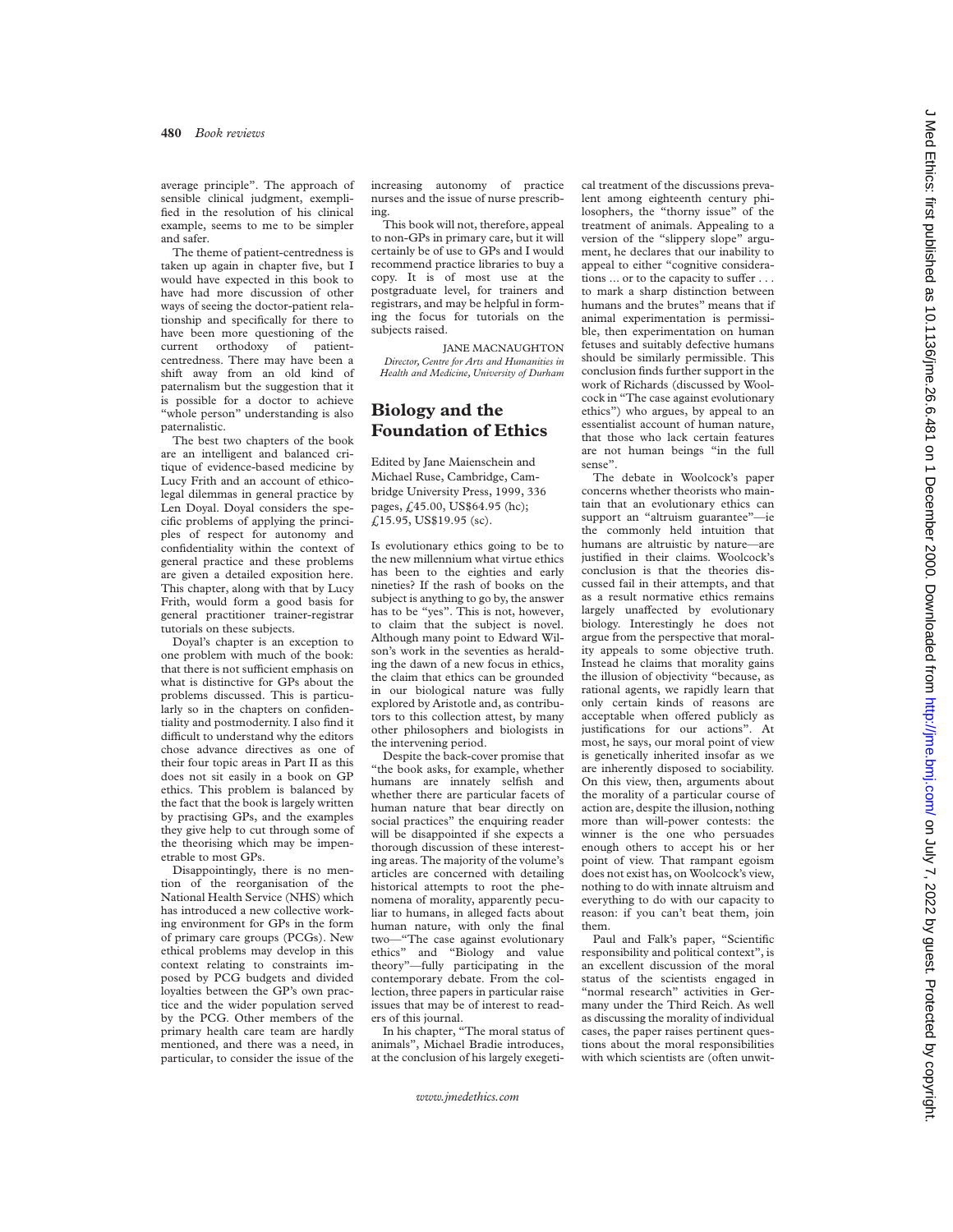tingly) burdened. In their concluding remarks, Paul and Falk suggest that a grave moral question-mark looms over scientists who argue that they are "accountable only for the quality of their 'pure' research" and ignore the morality of the interests their research serves. As Woolcock argues, even if morality is an illusion, rational gametheory requires that we at least pay lip-service to the moral consensus.

ANDREW S LEGGETT

*Department of Philosophy,University of Reading*

# **Moral Problems in Medicine: A Practical Coursebook**

Michael Palmer, Cambridge, Lutterworth Press, 1999, 190 pages,  $£14.15$  (sc).

*Moral Problems in Medicine* is based on Michael Palmer's earlier, wellreceived, book, *Moral Problems*. The new book retains much of the structure of the earlier volume and the majority of its philosophical component. But whereas the earlier text was a course in applied philosophy covering such topics as warfare, crime and punishment and civil disobedience in addition to topics in medical ethics such as abortion and euthanasia, *Moral Problems in Medicine* focuses entirely on medicine.

The text is primarily intended to be of interest to health care professionals, medical students and to those who teach them but is also aimed at the newcomer to medical ethics and would be suitable too for the general reader with an interest in the ethical issues raised by modern medicine.

Following an introductory chapter on "What is ethics?" the rest of the book is divided into four sections, each of which begins with an account of "an ethical theory": egoism, utilitarianism, Kantian ethics and the determinism/ free will debate. Each account is supported by exercises, selections of original text, and criticism of the theory in question and ends with some essay questions and a bibliography. The second part of each section follows a similar pattern but focuses on a particular moral problem in medicine through the presentation of original texts. The topics covered include: abortion; euthanasia; human and animal experimentation; truthtelling; autonomy and paternalism, and genetic determinism. These sections again finish with a series of essay questions and a bibliography.

Whilst the book is of great value as an educational resource it does have one or two weaknesses. Though the book is marketed under the title of *Moral Problems in Medicine*, the retention of the philosophical component of the earlier book gives it the feel of a course on moral theory taught through the use of medical examples rather than of a practical course in medical ethics. The book is driven by the philosophy rather than by the medicine. Some students will find this a stimulating approach but there will be those who will find it difficult to see the relevance of the course to their practice. For these students it would need to be supplemented by discussion of relevant cases and of their own clinical experience. Whilst the book is practical (there are lots of very good and effective exercises and activities) it is not practical in the sense that many involved in the teaching of medical ethics would recognise.

In his introduction to the book Michael Palmer explains that the book is not intended to be comprehensive either of ethical theory or of contemporary problems in medical ethics. He is right to do so and his straightforward and very accessible structure, moving as it does from egoism, to utilitarianism, to Kant and so on works extremely well and makes the material both interesting and useful. That being said, there are inevitably one or two areas—to do with inclusion and exclusion—where many would disagree. Palmer says he would have liked to include Marxist and Christian ethics. I didn't feel that the book was weakened greatly by their exclusion, given its overall aims. Nevertheless, I felt the exclusion of other mainstream approaches to medical ethics, such as narrative, virtue, communitarian and feminist approaches and, perhaps most surprisingly given the medical target audience, principlism, did rather narrow the educational range of the text.

Despite these reservations, I found *Moral Problems in Medicine* a very useful and interesting sourcebook and a resource which I will definitely use in my teaching with medical students at some point, in combination with other resources. As the influence of the medical ethics core curriculum, published in the *Journal of Medical Ethics* in 1998, <sup>1</sup> continues to grow there will be an increasing need for good quality, educational materials in this field. Whilst there is a great deal of the core curriculum which this book does not

#### *www.jmedethics.com*

cover I would recommend it as a part of the armoury of those who teach medical ethics.

#### **Reference**

1 Consensus statement by teachers of medical ethics and law in UK medical schools.Teaching medical ethics and law within medical education: a model for the UK core curriculum. *Journal of Medical Ethics*1998;**24**:188-92.

MICHAEL PARKER *ETHOX. The Oxford Centre for Ethics and Communication in Healthcare Practice, University of Oxford*

### **Health Care, Ethics and Insurance**

Edited by Tom Sorrell, London, Routledge, 1998, 234 pages, £15.99  $(hh)$ 

The interface of health care and insurance requires not just the medical, legal and financial perspectives, but a clear ethical analysis. A varied team of contributors ranging from experts in philosophy, law, medicine and ethics to actuarial science, underwriting and insurance have contributed a series of essays. The book is divided into two parts. The first deals with ethical issues raised in underwriting. These deal with genetics, HIV and disability, as well as with the ethics of underwriting itself. Part two covers the thorny issue of whether insurance should be provided by the public or private sectors or some combination. The important issues of social and private health insurance, access to health care, insurance, pensions and long term care provision are explored.

 on July 7, 2022 by guest. Protected by copyright. <http://jme.bmj.com/> J Med Ethics: first published as 10.1136/jme.26.6.481 on 1 December 2000. Downloaded from Med Ethics: first published as 10.1136/jme.26.6.481 on 1 December 2000. Downloaded from http://jme.bmj.com/ on July 7, 2022 by guest. Protected by copyright

As a "starter for ten" in the area of health care and insurance the variety of contributor and perspective certainly opens up the issues in a clear and helpful way. The essays (apart from the first two) stand alone and allow the reader to select and to follow his/her interest. The downside is that there is too little of a consistent thread through the argument, some inevitable repetition of argument, which is not always helpful or flagged up, and too little engagement with the nittygritty of the ethical positions and principles at the heart of the debate.

The book provides an excellent resource, but it is better on the range of issues than the depth of analysis and critique.

DR E DAVID COOK *Director of the Whitefield Institute and Fellow and Chaplain of Green College, Oxford*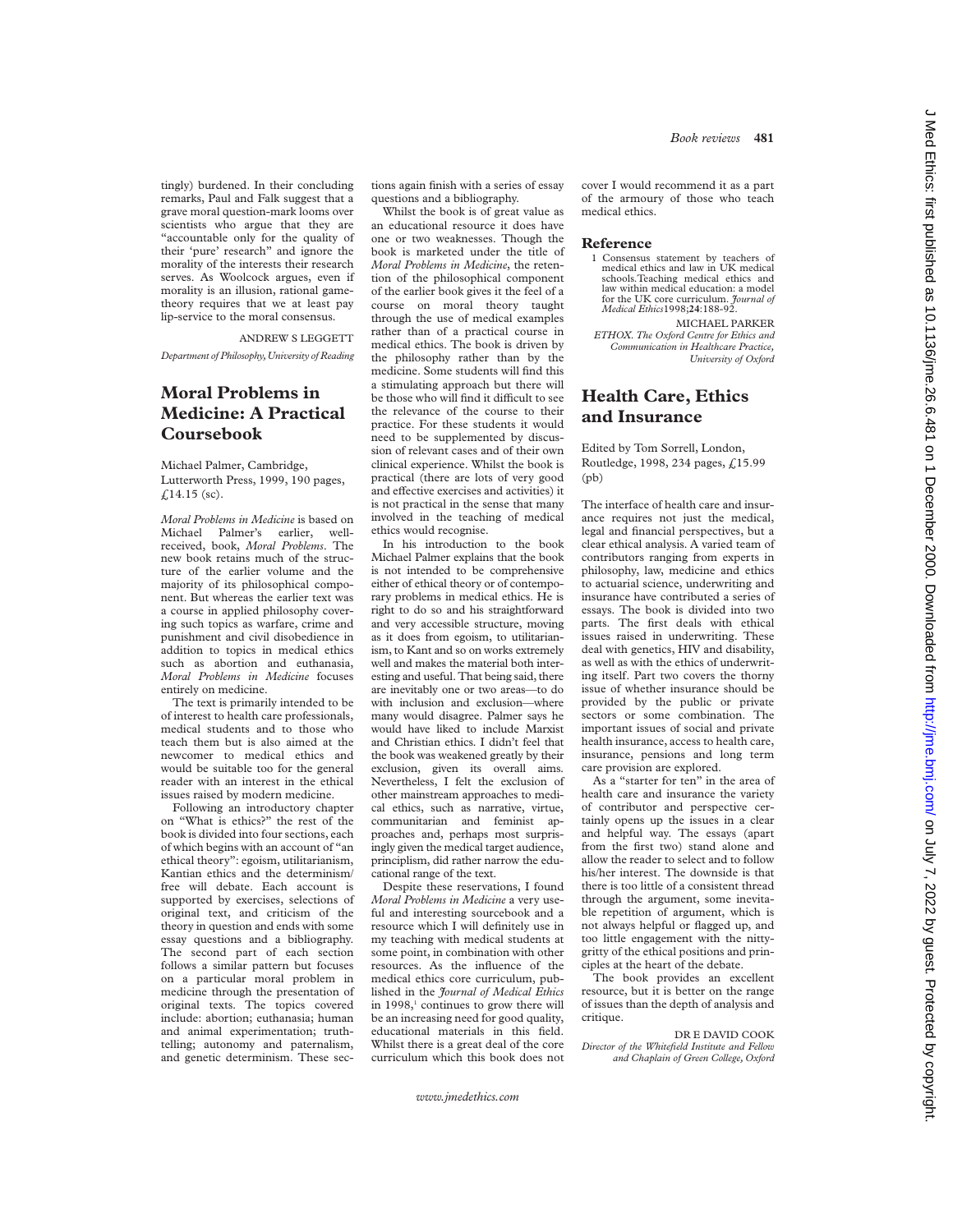# **Promoting Safe and Effective Genetic Testing in the United States. Final Report of the Task Force on Genetic Testing**

Edited by Neil A Holtzmann and Michael S Watson, Baltimore, John Hopkins University Press, 1998, 186 pages,  $f(23.00$  (pb)

This volume represents the conclusions of a multidisciplinary task force established by the US National Institutes of Health and Department of Energy working groups on the ethics, legal and social implications of human genome research. It ranges across the provision of genetic testing in the USA by commercial, not-for-profit and publicly funded agencies and it seeks to establish guiding principles and make recommendations for the development of safe and effective tests and their application in ways in which are helpful and that do not compromise the rights of patients and/or their families.

For anyone interested in the development of genetic testing this book is a bit like the telephone directory logical, comprehensive, laid out in a clear and rational way and ultimately dull. Given that much of the data it presents is drawn from retrospective surveys of existing practice, parts of it are inevitably going to be out of date as well. But this should not undermine the usefulness of the text as a helpful bringing together of sources in one place that covers issues previously discussed elsewhere in a more disjointed fashion. It also provides a useful compilation for those more used to considering issues in the context either of the UK's National Health Service, (NHS) or of health care systems of other European Union member states. Interesting comparisons can be drawn between this book and the reports of, for example, the UK's Advisory Committee on Genetic Testing, or the opinions of the European Group on Ethics in Science and the New Technologies.

Of particular interest is the discussion of the role of biotechnology companies as providers of genetic testing services and of the role of commercial factors in driving what does and does not get developed as a test and to whom it is made available as a result.

This is timely, given discussions currently underway in the Department of Health, which aim to predict the likely future need for laboratory testing services in the area of DNA diagnostics for the NHS. It is also salutary for those of us who cling to the rhetoric of a health service that is equitable and needs-based and which respects the hopes of patients with rare conditions as well as those with more common ones. It is salutary too for those who hope that recent advances in the scientific understanding of the contribution of genetics to health and disease will deliver tangible benefit for them and not just a healthy bottom line to the companies which own the technology. It is to be hoped that close reading of the US experience will provide a stimulus to the development in the UK and Europe of quality standards which measure all aspects of service delivery and set those in the context of integrated care pathways which bring together all the stakeholders in a balanced partnership that takes account of the full range of user needs.

All in all a useful publication which is timely and to be welcomed.

> ALASTAIR KENT *Director, Genetic Interest Group, London*

# **Confessions of a Medicine Man: an Essay in Popular Philosophy**

Alfred I Tauber, Cambridge, Mass, The MIT Press, 1999, 159 + xviii pages, £17.50 (hb).

Tauber's book outlines a philosophy of medicine that sees an ethos of caring as the central imperative of a doctor. Three broad claims are defended in the text. First, Tauber is sceptical of conceptions of medicine that treat physicians as primarily scientists or the agents of profit-makers or administrators. For such conceptions fail to consider the patient as a whole or his/ her personalised suffering as demanding empathy.

Second, he criticises conceptions of medical ethics that emphasise personal autonomy. After a brief account of how, he thinks, the ideal of autonomy was invented and developed in Western thought, Tauber questions the significance of autonomy in medicine. Because of the complexity of medical problems and uncertainty of favourable results, patients often lack the means to make autonomous decisions and this means that the doctorpatient relationship cannot be one of equality. In contrast to autonomybased ethics that stress patient self sufficiency but which, in fact, Tauber argues, lead to patient isolation, he outlines a relational ideal in which the physician is primarily an authoritative healer who the patient trusts and to whom he surrenders his autonomy to a degree.

The third important theme that runs throughout the book concerns the foundational significance of Tauber's relational ethic. First, he claims that his approach to ethics, once fully developed, can be extended to deal with the full range of moral problems that clinicians face. Second, he argues that medical schools should place this philosophy at the heart of a medical training such that other values, such as scientific detachment, can be seen to be subordinate to the need for doctors to heal the ill.

As Tauber describes in the introduction, these claims emerge from, and are intermingled with, an account of recent US medical history, personal anecdotes, and a brief survey of the notion of selfhood in Western thought. The anecdotes often illustrate his views nicely, and the critical appraisal of a dehumanised medical market in American is instructive. Less persuasive are his account of selfhood in moral philosophy and medicine, and his objections to autonomy-based medical ethics. The notion of selfhood is multiply ambiguous connoting for example, character, personal identity, or the relationship between different individuals. Tauber proceeds without clearly distinguishing the different questions various conceptions of selfhood are answering. At times this leaves the reader perplexed as to the point of the discussion. In addition, the contrast between autonomy-based and so-called relational medical ethics is perhaps a little crude. The book would have benefited from a detailed analysis of one or two autonomybased conceptions. I, for one, doubt that a plausible account of autonomy would emphasise notions of self sufficiency and the separation of the individual from the community, upon which Tauber's principal worries about the view rest. Indeed, many would claim that autonomy-based ethics are themselves, in part, relational ideals that are compatible with a fiduciary role for doctors. Finally, one might doubt that the relationship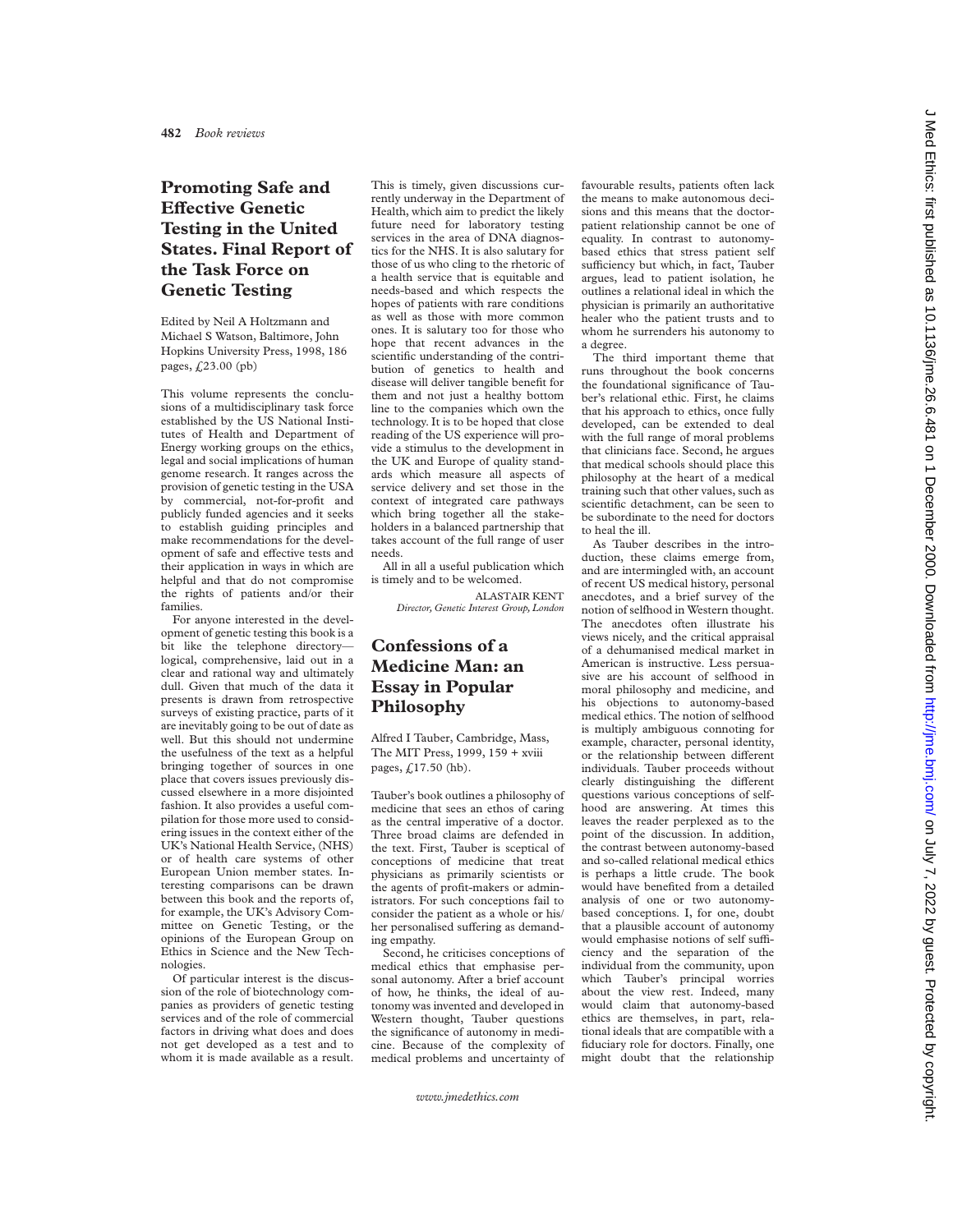between physician and patient is the proper foundational focus of medical ethics. Issues concerning the kinds of need that should be met by the health service, or the rationing of medical resources, seem to be problems of justice which cannot adequately be addressed by appeal merely to an ethos of care.

> MATTHEW CLAYTON *Department of Government Brunel University*

### **Genes and Morality: New Essays**

Edited by Veikko Launis, Juhani Pietarinen and Juha Raikka, Amsterdam, Atlanta, Rodopi, 1999, 199 pages, US\$36.

As developments in contemporary genetics continue, so books on the ethics of genetic research and its applications appear with increasing frequency. The problem is that while genetic research itself daily produces the most interesting new developments, once the ethics of genetics has been reasonably delineated, as it has by now, there is increasingly little new to say. This means that many "new" books on the subject are in fact really only re-statements of what has already been said. This is precisely where *Genes and Morality* stands. That is not to say that it is not a good book. It is authoritative, easy to read, and pleasantly jargon-free, but it covers the familiar ground of genetic screening, privacy of genetic information, genetic health and disease, patenting, the human genome project, and so on. This is a disparate collection of essays, and the fact that it is a compilation of papers presented at a meeting means that it suffers from a lack of coherence. One always wishes one had had the opportunity to hear the discussion that took place after presentation of the papers.

The book is also rather odd in that the first part, some 50 pages, is devoted to four authors criticising the arguments and ideas put forward by John Harris in his book, *Wonderwoman and Superman*. John Harris has been a pioneer in the field of the theoretical aspects of genetic bioethics. His liberal conclusions are not accepted by all, but he is so well regarded that this critique is judged to be justified. Nevertheless, these fifty pages do assume prior knowledge of Harris's books in order to make sense of what is being argued. On the other hand, these chapters do introduce the methodological concepts and theoretical issues central to genethics. Once again, however, the themes are familiar: when does a human become a human being, abortion, and consequentialist and utilitarian principles. Towards the end of the book there is a unique contribution by Christoph Rehmann-Sutter: an intriguing exploration of Mary Shelley's story of Dr Frankenstein, and what various film and stage producers have subsequently made of it, and an analysis of its relevance to modern biotechnology. The book is worth getting just for this.

MARY SELLER

*Professor of Developmenal Genetics, Division of Medical and Molecular Genetics GKT, Guy's Hospital, London SE1 9RT*

### **Abortion in the Developing World**

Edited by Axel I Mundigo and Cynthia Indriso, London and New York, Zed Books, 1999, 498 pages, UK £49.95, US \$69.95.

Induced abortion is one of the oldest methods used to end a pregnancy and has been practised in almost all societies. It is clear to social scientists that pregnancy as a social condition is different from pregnancy as a physical condition, but this is not always taken into account by other disciplines. Reasons for abortion are multifaceted and complex, and to understand these it is important to look at more than just the biological aspects of terminating a pregnancy.

According to World Health Organisation (WHO) reports, 40 to 60 million abortions currently take place in the world every year. Despite large costs and efforts to prevent these, policies to introduce safer alternatives have been ineffective. There are indications that the number of induced abortions is actually increasing, particularly in the developing world. The majority of operations are performed illegally, often leading to complications and deaths of women. The costs in terms of human suffering are incalculable.

*Abortion in the Developing World* was funded by the WHO to discover why, in spite of the serious risks involved, women still resort to abortion even in those countries where adequate family planning services provide contraceptive facilities. The book also aims to *Book reviews* **483**

understand how abortion and contraception behaviour are related. It provides a cross-cultural forum for women to explain the motivations behind their decisions. As the editors put it: "abortion issues have been the subject of intensive debate among men: legal scholars, moralists, men of religion and politicians. The voices of women have been drowned in this loud debate despite the fact that it is women whose bodies, psyche, health and life are directly concerned". Gaining knowledge of women's views and needs is of course paramount, however these should be understood in their fuller social and cultural context, ie the degree of involvement of men and the wider kin network in decision making should be taken into consideraton. Only three of the case studies include men, and it is interesting to see that in these, women either echoed men's decisions or had consulted closely with them.

Several important common issues emerge from the studies: legalising abortions has reduced the health risks, but has not reduced their total number; the relationship between abortion and contraception continues to be poorly understood; abortion is not only the resort of unmarried women, the poor, and young adolescents girls, a considerable number of married women also use it as a means of regulating fertility. The specific problems of increasing adolescent pregnancy are given a chapter of their own. Most importantly, it emerges that the decision about how to handle an unwanted pregnancy is not taken lightly by women and there is an "agonising moral and ethical dilemma that women face in deciding how to handle an unwanted pregnancy". The service providers, especially those working illegally, also describe the major moral and ethical dilemma they face when confronted by the abject misery and the bleak future awaiting women who seek abortion if they do not receive help. The book explores these dilemmas, and questions whether abortion should be viewed/treated as a health matter, or as one of ideology (moral, religious, etc).

*Abortion in the Developing World* is commendable in it's in-depth, crosscultural treatment of the subject (it takes case studies from 16 different countries) and its strong policy recommendations. However, coverage of the conservative Muslim Middle East and North Africa is needed to complement the abundant studies from conservative Catholic countries. Various funda